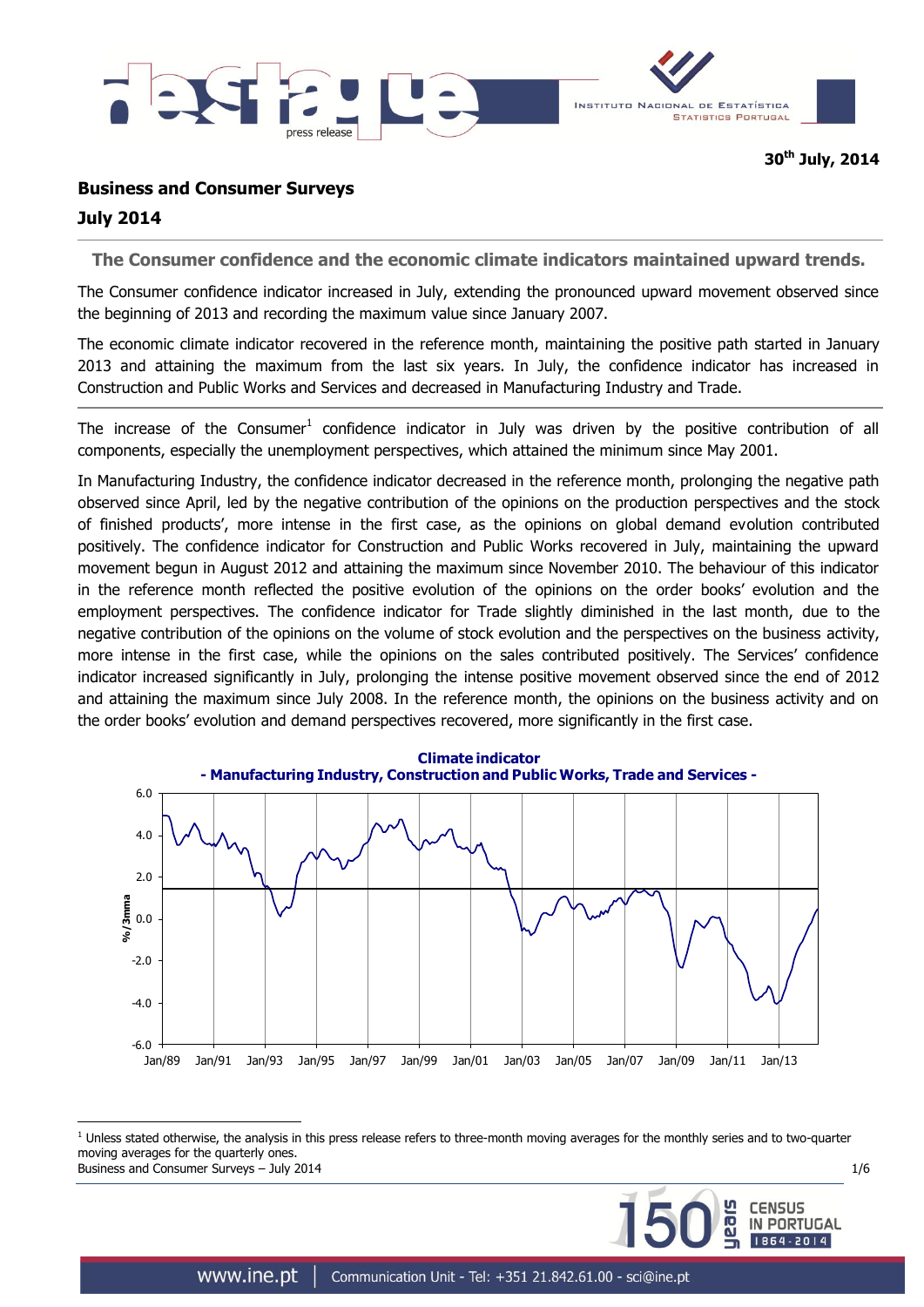



### **Confidence indicators and their underlying series and economic climate indicator (3mma)**

|                                                                    |                                                                                                                                                                                                                                       | First<br>Unit |               | Average <sup>*</sup> | Minimum |               | Maximum |               | 2013    |                |               |         |            |                |            |         |         | 2014    |         |               |         |
|--------------------------------------------------------------------|---------------------------------------------------------------------------------------------------------------------------------------------------------------------------------------------------------------------------------------|---------------|---------------|----------------------|---------|---------------|---------|---------------|---------|----------------|---------------|---------|------------|----------------|------------|---------|---------|---------|---------|---------------|---------|
|                                                                    |                                                                                                                                                                                                                                       |               | Period        |                      | Value   | Date          | Value   | Date          | Jul -   | Aug            | Sep           | Oct     | <b>Nov</b> | Dec            | <b>Jan</b> | Feb     | Mar     | Apr     | May     | Jun           |         |
|                                                                    |                                                                                                                                                                                                                                       |               |               |                      |         |               |         |               |         |                |               |         |            |                |            |         |         |         |         |               |         |
|                                                                    | 1 Consumers - confidence indicator $(2+3-4+5)/4$ (b)                                                                                                                                                                                  | balance       | Sep-97        | $-30.5$              |         | -59.8 Dec-12  |         | -5.5 Nov-97   | $-52.7$ | $-49.0$        | $-45.3$       | $-42.8$ | $-41.8$    | $-40.4$        | $-36.7$    | $-32.6$ | $-30.7$ | $-30.3$ | $-29.4$ | $-27.6 -25.3$ |         |
| 2                                                                  | Financial situation of the households over the next 12 months (b)                                                                                                                                                                     | balance       | Sep-97        | $-13.8$              | $-40.8$ | $Dec-12$      | 4.5     | Apr-99        | $-33.9$ | $-31.3$        | $-29.8$       | $-28.3$ | $-28.5$    | $-27.9$        | $-27.3$    | $-25.7$ | $-24.7$ | $-23.2$ | $-21.9$ | $-20.7$       | $-18.4$ |
| 3                                                                  | General economic situation in the country over the next 12 months (b)                                                                                                                                                                 | balance       | Sep-97        | $-32.5$              | $-71.6$ | $Dec-12$      | $-0.9$  | Oct-97        | $-60.8$ | $-55.4$        | $-49.4$       | -44.9   | $-43.9$    | $-42.5$        | $-36.3$    | $-29.1$ | $-25.1$ | $-24.2$ | $-23.1$ | $-22.9$       | $-21.0$ |
|                                                                    | Unemployment over the next 12 months (b)                                                                                                                                                                                              | balance       | Sep-97        | 43.9                 | 8.7     | Aug-00        | 79.8    | Mar-09        | 64.0    | 58.0           | 50.9          | 46.4    | 43.1       | 39.8           | 32.7       | 24.9    | 22.2    | 22.3    | 21.8    | 16.8          | 13.1    |
|                                                                    | Savings over the next 12 months (b)                                                                                                                                                                                                   | balance       | Sep-97        | $-31.9$              | $-53.8$ | May-13        | $-3.3$  | Nov-97        | $-52.2$ | $-51.3$        | $-51.1$       | $-51.8$ | $-51.8$    | $-51.5$        | $-50.5$    | $-50.6$ | $-51.0$ | $-51.4$ | $-50.8$ | $-50.0$       | $-48.9$ |
|                                                                    | 6 Manufacturing industry - confidence indicator (7+8-9)/3 (a)                                                                                                                                                                         | balance/sa    | Jan-87        | $-5.3$               | $-32.2$ | Feb-09        | 15.8    | <b>Apr-87</b> | $-16.1$ | $-15.3 -13.7$  |               | $-12.9$ | $-11.9$    | $-10.6$        | $-8.2$     | $-7.5$  | $-6.8$  | $-7.0$  | $-6.9$  | $-8.2$        | $-8.6$  |
| $\overline{7}$                                                     | Demand/order books (a)                                                                                                                                                                                                                | balance/sa    | Jan-87        | $-19.7$              | $-67.1$ | Apr-09        | 9.4     | Jun-87        | $-42.2$ | $-40.5$        | $-38.6$       | $-37.2$ | $-35.4$    | $-32.9$        | $-31.2$    | $-30.8$ | $-29.7$ | $-28.4$ | $-26.8$ | $-28.1$       | $-26.5$ |
|                                                                    | Production over the next 3 months (a)                                                                                                                                                                                                 | balance/sa    | Jan-87        | 5.9                  | $-27.9$ | Feb-09        | 29.4    | Mar-87        | $-6.9$  | $-6.8$         | $-4.4$        | $-3.6$  | $-2.4$     | $-1.2$         | 3.8        | 6.1     | 8.1     | 7.1     | 6.2     | 4.2           | 2.0     |
| 9                                                                  | Stocks of finished goods (a)                                                                                                                                                                                                          | balance       | Jan-87        | 2.3                  | $-10.2$ | Sep-87        | 20.5    | Jul-93        | $-0.9$  | $-1.5$         | $-2.0$        | $-2.0$  | $-2.2$     | $-2.3$         | $-2.8$     | $-2.1$  | $-1.2$  | $-0.4$  | 0.1     | 0.7           | 1.3     |
|                                                                    | 10 Construction and public works - confidence indicator (11+12)/2 (a)                                                                                                                                                                 | balance/sa    | Apr-97        | $-30.4$              | $-72.0$ | $Jul-12$      |         | 16.1 Nov-97   | $-62.1$ | $-58.6$        | -55.6         | $-51.7$ | $-50.0$    | $-49.7$        | $-48.5$    | $-47.7$ | $-47.1$ | $-48.4$ | $-48.6$ | $-46.9$       | $-45.2$ |
| 11                                                                 | Current order books (a)                                                                                                                                                                                                               | balance       | Apr-97        | $-45.4$              | $-86.0$ | $Dec-12$      | 9.7     | <b>Nov-97</b> | $-77.1$ | $-73.4$        | $-72.0$       | $-70.3$ | $-70.0$    | $-70.3$        | $-69.3$    | $-68.0$ | $-67.2$ | $-67.2$ | $-67.7$ | $-65.8$       | $-64.2$ |
| 12                                                                 | Employment over the next 3 months (a)                                                                                                                                                                                                 | balance/sa    | Apr-97        | $-15.4$              | $-59.3$ | JuF12         | 23.7    | Aug-97        | $-47.0$ | $-43.8$        | $-39.3$       | $-33.1$ | $-30.1$    | $-29.2$        | $-27.6$    | $-27.3$ | $-26.9$ | $-29.5$ | $-29.5$ | $-28.1$       | $-26.2$ |
|                                                                    | 13 Trade - confidence indicator (16+19-22)/3 (a)                                                                                                                                                                                      | balance/sal   | Jan-89        | $-2.4$               | $-22.0$ | Jan-12        | 11.0    | Jun-98        | $-13.0$ | $-12.2 - 10.1$ |               | $-8.3$  | -5.6       | $-3.5$         | $-2.4$     | $-1.3$  | $-0.8$  | $-0.2$  | $-0.2$  | $-0.8$        | $-1.4$  |
| 14                                                                 | -Wholesale (a)                                                                                                                                                                                                                        | balance/sa    | <b>Jan-89</b> | $-1.8$               | $-20.2$ | Jan-12        | 11.3    | <b>Jun-98</b> | $-11.1$ | $-10.1$        | $-7.4$        | $-6.3$  | $-3.4$     | $-3.2$         | $-2.7$     | $-2.9$  | $-3.5$  | $-3.3$  | $-3.8$  | $-3.2$        | $-3.1$  |
| 15                                                                 | -Retail trade (a)                                                                                                                                                                                                                     | balance/sa    | <b>Jan-89</b> | $-2.8$               | -26.7   | Apr-09        | 12.2    | Jan-99        | $-15.0$ | $-13.9 - 12.0$ |               | $-9.7$  | $-7.6$     | -4.0           | $-2.0$     | 0.3     | 1.8     | 2.4     | 2.9     | 1.2           | 0.3     |
| 16                                                                 | Sales over the past 3 months (a)                                                                                                                                                                                                      | balance/sa    | Jan-89        | $-8.6$               | $-46.1$ | $Oct-12$      | 14.3    | Jun-98        | $-27.2$ | $-25.8$        | $-22.6$       | $-19.6$ | $-14.4$    | $-11.2$        | $-9.5$     | $-8.3$  | $-6.8$  | $-4.9$  | $-2.2$  | $-2.3$        | $-1.5$  |
| 17                                                                 | - Wholesale (a)                                                                                                                                                                                                                       | balance/sa    | Jan-89        | $-9.0$               | $-42.9$ | $Jan-12$      | 13.9    | Apr-89        | $-23.8$ | $-21.5$        | $-17.0$       | $-15.1$ | $-11.1$    | $-12.1$        | $-10.4$    | $-9.4$  | $-9.6$  | $-9.9$  | $-9.7$  | $-8.2$        | $-6.4$  |
| 18                                                                 | - Retail trade (a)                                                                                                                                                                                                                    | balance/sa    | Jan-89        | $-8.2$               | $-54.3$ | $Sep-12$      | 19.3    | Apr-99        | $-31.1$ | $-29.4$        | $-26.8$       | $-22.8$ | -17.6      | $-10.7$        | $-8.3$     | $-6.7$  | $-3.8$  | $-1.2$  | 3.5     | 2.0           | 3.3     |
| 19                                                                 | Business situation over the next 3 months*** (a)                                                                                                                                                                                      | balance/sa    | Jan-89        | 9.0                  | $-28.4$ | Oct-12        | 31.4    | Dec-89        | $-23.2$ | $-21.7$        | $-19.3$       | $-17.5$ | $-13.6$    | $-9.7$         | $-5.7$     | $-3.3$  | $-2.2$  | $-2.1$  | $-1.8$  | $-1.4$        | $-2.0$  |
| 20                                                                 | - Wholesale (a)                                                                                                                                                                                                                       | balance/sa    | Jan-89        | 10.0                 | $-24.2$ | Oct-12        | 34.6    | Dec-89        | $-20.0$ | $-19.1$        | $-16.3$       | $-15.6$ | $-10.3$    | $-8.0$         | $-4.8$     | $-5.4$  | $-5.1$  | $-5.0$  | $-3.3$  | $-1.6$        | $-0.4$  |
| 21                                                                 | - Retail trade (a)                                                                                                                                                                                                                    | balance/sa    | Jan-89        | 8.7                  | $-33.8$ | $Nov-12$      | 36.7    | Sep-94        | $-26.5$ | $-24.4$        | $-21.4$       | $-19.3$ | $-16.9$    | $-12.1$        | $-6.7$     | $-1.7$  | $-0.1$  | 0.7     | 0.1     | $-0.9$        | $-3.6$  |
| 22                                                                 | Volume of stock (a)                                                                                                                                                                                                                   | balance       | Jan-89        | 7.6                  | $-12.9$ | Apr-13        | 25.9    | Aug-90        | $-11.5$ | $-11.1$        | $-11.6$       | $-12.3$ | $-11.4$    | $-10.6$        | $-8.1$     | $-7.7$  | $-6.7$  | $-6.3$  | $-3.4$  | $-1.3$        | 0.7     |
| 23                                                                 | - Wholesale (a)                                                                                                                                                                                                                       | balance       | Jan-89        | 6.4                  | $-12.2$ | $Dec-12$      | 26.1    | Aug-90        | $-10.4$ | $-10.2$        | $-11.0$       | $-11.8$ | $-11.2$    | $-10.5$        | $-7.0$     | $-6.1$  | $-4.2$  | $-5.0$  | $-1.6$  | $-0.2$        | 2.5     |
| 24                                                                 | - Retail trade (a)                                                                                                                                                                                                                    | balance       | Jan-89        | 8.9                  | $-15.6$ | $Mar-13$      | 25.9    | Jun-90        | $-12.6$ |                | $-12.0 -12.3$ | $-12.9$ |            | $-11.6 - 10.8$ | $-9.2$     | $-9.4$  | $-9.2$  | $-7.7$  | $-5.1$  | $-2.4$        | $-1.2$  |
|                                                                    | 25 Services - confidence indicator (26+27+28)/3 (a)                                                                                                                                                                                   | balance/sa    | Apr-01        | $-8.3$               | $-34.9$ | <b>Nov-12</b> | 18.9    | Apr-01        | $-25.1$ | $-22.1 - 20.3$ |               | $-17.2$ | $-15.0$    | $-11.4$        | $-8.9$     | $-7.3$  | $-5.8$  | $-5.8$  | $-3.8$  | $-2.4$        | 0.5     |
| 26                                                                 | Business situation over the past 3 months** (a)                                                                                                                                                                                       | balance/sa    | Apr-01        | $-12.7$              | $-41.9$ | $Dec-12$      | 22.0    | $Jun-01$      | $-32.4$ | $-29.9$        | $-28.5$       | $-22.6$ | $-19.1$    | $-14.6$        | $-14.2$    | $-13.4$ | $-11.4$ | $-9.4$  | $-4.0$  | $-0.2$        | 4.1     |
| 27                                                                 | Demand over the next 3 months (a)                                                                                                                                                                                                     | balance/sa    | Apr-01        | $-1.6$               | $-24.1$ | $Nov-12$      | 15.7    | Mar-02        | $-14.9$ | $-11.9$        | $-10.8$       | $-9.1$  | $-9.1$     | $-6.4$         | $-1.7$     | 1.4     | 3.6     | 1.4     | $-1.2$  | $-2.5$        | $-1.2$  |
| 28                                                                 | Demand/order books over the past 3 months (a)                                                                                                                                                                                         | balance/sa    | Apr-01        | $-10.7$              | $-39.2$ | $Nov-12$      | 20.5    | Apr-01        | $-27.8$ | -24.6          | $-21.6$       | $-19.7$ | $-16.9$    | $-13.2$        | $-10.8$    | $-10.0$ | $-9.6$  | $-9.4$  | $-6.1$  | $-4.4$        | $-1.3$  |
|                                                                    | 29 Economic climate indicator ****<br>$%$ /3mma<br><b>Jan-89</b><br>1.5<br>$-4.1$<br><b>Dec-12</b><br>5.0<br>Mar-89<br>$-2.4$<br>$-1.9$<br>$-1.6$<br>$-1.4$<br>$-1.2$<br>$-1.1$<br>$-0.8$<br>$-0.6$<br>$-0.3$<br>$-0.2$<br>0.1<br>0.3 |               |               |                      |         |               |         |               | 0.5     |                |               |         |            |                |            |         |         |         |         |               |         |
| * Series average since its beginning till the current observation. |                                                                                                                                                                                                                                       |               |               |                      |         |               |         |               |         |                |               |         |            |                |            |         |         |         |         |               |         |
|                                                                    | ** In May 2003 a break in the series occurred, until that moment the reference period was the month under review and afterwards it refers to the past 3 months.                                                                       |               |               |                      |         |               |         |               |         |                |               |         |            |                |            |         |         |         |         |               |         |

\*\*\* In May 2003 a break in the series occurred, until that moment the question refered to the next 6 months.

\*\*\*\* From September 2004 onwards Services sector was included, besides industry, trade and construction.

(a) Data after April 2009 is computed using a new sample. Back data was rebased.

(b) Data after April 2008 is computed using a new sample. Back data was rebased.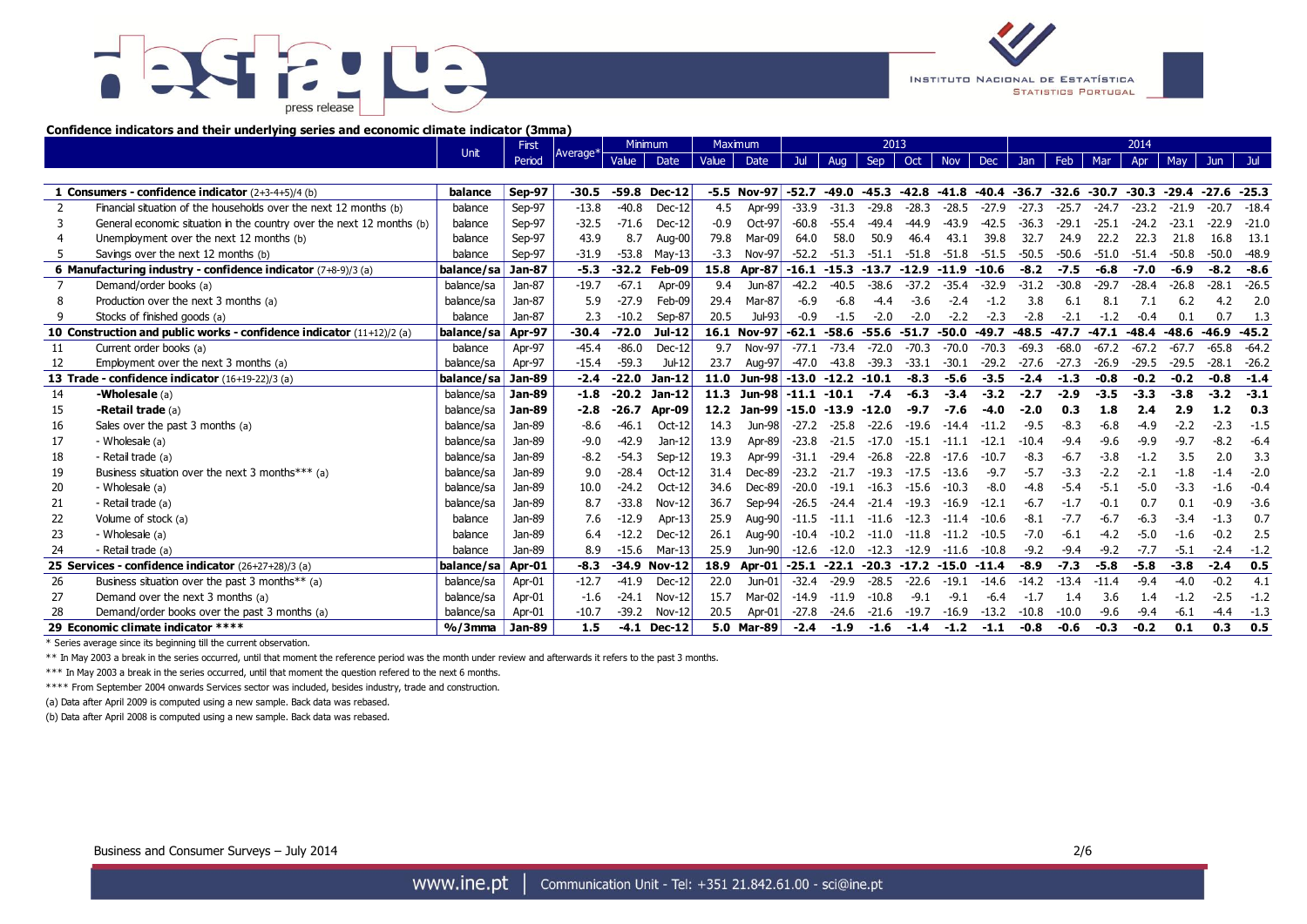



#### **Confidence indicators and their underlying series**

|                |                                                                       | Unit              | First         | Standard<br>Average* |             | <b>M</b> nmum |                | Maximum |                 | 2013    |         |         |         |            |         |         |                |         |         | 2014                  |         |         |  |
|----------------|-----------------------------------------------------------------------|-------------------|---------------|----------------------|-------------|---------------|----------------|---------|-----------------|---------|---------|---------|---------|------------|---------|---------|----------------|---------|---------|-----------------------|---------|---------|--|
|                |                                                                       |                   | Period        |                      | Deviation l | Value         | Date           | Value   | Date            | Jul     | Aug     | Sep     | Oct     | <b>Nov</b> | Dec     | Jan     | Feb            | Mar     | Apr     | May                   | Jun.    |         |  |
|                |                                                                       |                   |               |                      |             |               |                |         |                 |         |         |         |         |            |         |         |                |         |         |                       |         |         |  |
|                | 1 Consumers - confidence indicator (2+3-4+5)/4 (b)                    | balance           | <b>Sep-97</b> | $-30.6$              | 14.8        | $-61.1$       | $Oct-12$       |         | $-4.5$ Oct-97   | $-50.9$ | $-44.1$ | $-40.9$ | $-43.5$ | $-41.0$    | $-36.8$ | $-32.3$ | $-28.7 - 31.3$ |         | $-30.9$ | $-26.1 - 25.9 - 24.0$ |         |         |  |
| $\overline{2}$ | Financial situation of the households over the next 12 months (b)     | balance           | Sep-97        | $-13.9$              | 12.1        | $-41.8$       | $Oct-12$       | 5.4     | Feb-99          | $-33.5$ | $-27.9$ | $-28.2$ | $-29.0$ | $-28.5$    | $-26.4$ | $-27.2$ | $-23.7$        | $-23.2$ | $-22.7$ | $-19.9$               | $-19.6$ | $-15.8$ |  |
|                | General economic situation in the country over the next 12 months (b) | balance           | Sep-97        | $-32.6$              | 18.6        | $-72.3$       | $Oct-12$       | 0.3     | $Oct-97$        | $-59.9$ | -47 7   | -40.6   | $-46.5$ | $-44.7$    | $-36.4$ | $-28.0$ | $-23.0$        | $-24$   | $-25.4$ | $-19.7$               | $-23.8$ | $-19.5$ |  |
|                | Unemployment over the next 12 months (b)                              | balance           | Sep-97        | 43.9                 | 19.8        | 8.2           | $Ju$ HOO       | 85.6    | Feb-09          | 58.6    | 50.0    | 44.1    | 45.0    | 40.3       | 34.3    | 23.4    | 17.0           | 26.1    | 23.7    | 15.6                  |         | 12.5    |  |
|                | Savings over the next 12 months (b)                                   | balance           | Sep-97        | $-32.1$              | 13.1        | $-54.2$       | $Nov-12$       | $-2.0$  | Oct-97          | $-51.6$ | $-50.8$ | $-50.9$ | $-53.7$ | $-50.8$    | $-50.1$ | $-50.6$ | $-51.0$        | $-51.5$ | $-51.6$ | $-49.2$               | $-49.3$ | $-48.2$ |  |
|                | 6 Manufacturing industry - confidence indicator (7+8-9)/3 (a)         | balance/sa Jan-87 |               | $-5.4$               | 9.6         | $-34.3$       | Apr-09         |         | 16.5 Mar-87     | $-15.7$ | $-13.3$ | $-12.0$ | $-13.5$ | $-10.1$    | $-8.2$  | $-6.2$  | $-8.1$         | $-6.0$  | $-6.8$  | $-7.9$                | $-9.9$  | $-8.0$  |  |
|                | Demand/order books (a)                                                | balance/sa        | Jan-87        | $-19.8$              | 17.2        | $-69.9$       | Apr-09         | 12.9    | Mar-98          | $-40.5$ | $-37.5$ | $-37.9$ | $-36.2$ | $-32.2$    | $-30.3$ | $-31.0$ | $-31.1$        | $-26.9$ | $-27.1$ | $-26.6$               | $-30.7$ | $-22.2$ |  |
|                | Production over the next 3 months (a)                                 | balance/sa        | Jan-87        | 5.9                  | 10.6        | $-29.0$       | Feb-09         | 30.8    | Feb-87          | $-7.3$  | $-5.4$  | $-0.5$  | $-4.9$  | $-1.8$     | 3.0     | 10.0    | 5.3            | 9.1     | 6.8     | 2.8                   | 2.9     | 0.2     |  |
|                | Stocks of finished goods (a)                                          | balance           | Jan-87        | 2.3                  | 5.6         | $-18.0$       | Jan-08         | 22.2    | $Jun-93$        | $-0.7$  | $-2.8$  | $-2.5$  | $-0.6$  | $-3.6$     | $-2.6$  | $-2.3$  | $-1.5$         | 0.1     | 0.2     | 0.0                   | 1.8     | 2.0     |  |
|                | 10 Construction and public works - confidence indicator (11+12)/2 (a) | balance/sal       | Apr-97        | $-30.7$              | 22.1        | $-72.9$       | Oct-12         | 18.1    | <b>Sep-97</b>   | $-62.2$ | $-53.2$ | $-51.5$ | $-50.5$ | $-48.1$    | $-50.5$ | $-46.7$ | $-45.8$        | $-48.7$ | $-50.6$ | $-46.5$               | $-43.7$ | -45.4   |  |
| 11             | Current order books (a)                                               | balance           | Apr-97        | $-45.7$              | 24.0        | $-88.4$       | $Oct-12$       | 12.4    | Sep-97          | $-76.3$ | $-69.2$ | $-70.4$ | $-71.4$ | $-68.2$    | $-71.2$ | $-68.6$ | $-64.2$        | $-68.9$ | $-68.6$ | $-65.6$               | $-63.2$ | $-63.9$ |  |
| 12             | Employment over the next 3 months (a)                                 | balance/sa        | Apr-97        | $-15.7$              | 20.9        | $-60.7$       | $May-12$       | 27.7    | Jun-97          | $-48.1$ | $-37.3$ | $-32.5$ | $-29.6$ | $-28.1$    | $-29.7$ | $-24.8$ | $-27.4$        | $-28.4$ | $-32.6$ | $-27.4$               | $-24.3$ | $-26.8$ |  |
|                | 13 Trade - confidence indicator (16+19-22)/3 (a)                      | balance/sa Jan-89 |               | $-2.4$               | 8.7         | $-22.9$       | <b>Nov-11</b>  | 12.0    | $Jun-98 - 11.8$ |         | $-10.7$ | $-7.9$  | $-6.3$  | $-2.5$     | $-1.6$  | $-3.0$  | 0.6            | 0.0     | $-1.2$  | 0.6                   | $-1.8$  | $-2.9$  |  |
| 14             | -Wholesale (a)                                                        | balance/sa        | Jan-89        | $-1.8$               | 8.1         |               | $-21.8$ Nov-11 | 12.7    | $Oct-94$ -10.5  |         | $-8.8$  | $-3.0$  | $-7.1$  | 0.0        | $-2.5$  | $-5.7$  | $-0.5$         | -4.4    | $-5.0$  | $-2.1$                | $-2.5$  | $-4.7$  |  |
| 15             | -Retail trade (a)                                                     | balance/sa        | <b>Jan-89</b> | $-2.8$               | 10.1        | $-28.4$       | Dec-08         | 13.5    | Jul-98          | $-13.4$ | $-11.8$ | $-10.7$ | $-6.7$  | $-5.4$     | 0.2     | $-0.6$  | 1.3            | 4.6     | 1.3     | 2.9                   |         | $-1.4$  |  |
| 16             | Sales over the past 3 months (a)                                      | balance/sa        | Jan-89        | $-8.6$               | 15.7        | $-47.3$       | Aug-12         | 18.6    | Feb-89          | $-25.6$ | $-24.2$ | $-18.1$ | $-16.4$ | $-8.8$     | $-8.5$  | $-11.1$ | $-5.4$         | $-3.9$  | $-5.3$  | 2.6                   | $-4.2$  | $-2.8$  |  |
| 17             | - Wholesale (a)                                                       | balance/sa        | Jan-89        | $-9.1$               | 14.6        | $-47.7$       | $Nov-11$       | 19.7    | Feb-89          | $-22.1$ | $-19.1$ | $-9.8$  | $-16.4$ | $-7.0$     | $-13.0$ | $-11.3$ | $-4.1$         | $-13.3$ | $-12.2$ | $-3.7$                | $-8.6$  | $-6.9$  |  |
| 18             | - Retail trade (a)                                                    | balance/sa        | Jan-89        | $-8.2$               | 17.8        | $-56.8$       | Apr-09         | 21.9    | Apr-99          | $-29.7$ | $-27.4$ | $-23.5$ | $-17.5$ | $-11.8$    | $-2.8$  | $-10.5$ | $-6.9$         | 5.9     | $-2.6$  | 7.3                   | 1.2     | 1.2     |  |
| 19             | Business situation over the next 3 months*** (a)                      | balance/sa        | Jan-89        | 8.9                  | 16.6        | $-31.1$       | $Sep-12$       | 38.3    | Oct-89          | $-22.0$ | $-19.4$ | $-16.6$ | $-16.6$ | $-7.7$     | -4.9    | $-4.5$  | $-0.5$         | $-1.7$  | $-4.0$  | 0.4                   |         | $-5.5$  |  |
| 20             | - Wholesale (a)                                                       | balance/sa        | Jan-89        | 10.0                 | 14.9        | $-31.4$       | $Oct-12$       | 47.0    | Oct-89          | $-19.8$ | $-17.8$ | $-11.2$ | $-17.7$ | $-1.9$     | -4.5    | $-7.9$  | $-3.7$         | $-3.8$  | $-7.4$  | 1.3                   |         | $-3.6$  |  |
| 21             | - Retail trade (a)                                                    | balance/sa        | Jan-89        | 8.5                  | 19.6        | $-36.5$       | $Sep-12$       | 39.3    | Jul-94          | $-24.8$ | $-20.7$ | $-18.7$ | $-18.5$ | $-13.5$    | $-4.3$  | $-2.5$  | 1.5            | 0.8     | $-0.1$  | $-0.3$                | $-2.4$  | $-8.2$  |  |
| 22             | Volume of stock (a)                                                   | balance           | Jan-89        | 7.5                  | 8.5         | $-15.1$       | $Feb-13$       | 26.2    | Jul-90          | $-12.2$ | $-11.6$ | $-11.1$ | -14.3   | $-8.8$     | $-8.8$  | $-6.6$  | $-7.8$         | $-5.6$  | $-5.6$  | 1.2                   | 0.6     | 0.3     |  |
| -23            | - Wholesale (a)                                                       | balance           | Jan-89        | 6.3                  | 8.1         | $-15.6$       | $Oct-12$       | 27.8    | Jul-90          | $-10.4$ | $-10.5$ | $-12.1$ | $-12.7$ | $-8.8$     | $-9.8$  | $-2.3$  | $-6.2$         | -4.1    | $-4.7$  | 3.9                   | 0.2     | 3.4     |  |
| 24             | - Retail trade (a)                                                    | balance           | Jan-89        | 8.8                  | 10.1        | $-17.6$       | $Feb-13$       | 32.5    | Jul-89          | $-14.1$ | -12.8   | $-10.0$ | $-15.8$ | $-8.9$     | $-7.7$  | $-11.1$ | $-9.4$         | $-7.2$  | $-6.5$  | $-1.7$                | 0.9     | $-2.8$  |  |
|                | 25 Services - confidence indicator (26+27+28)/3 (a)                   | balance/sal       | Apr-01        | $-8.4$               | 12.0        | $-37.6$       | Oct-12         | 19.8    | $Jun-01$        | $-22.7$ | $-18.9$ | $-19.2$ | $-13.4$ | $-12.5$    | $-8.3$  | $-5.9$  | $-7.8$         | $-3.6$  | $-5.9$  | $-1.8$                | 0.6     | 2.9     |  |
| 26             | Business situation over the past 3 months** (a)                       | balance/sa        | Apr-01        | $-12.8$              | 13.5        | $-42.8$       | $Oct-12$       | 25.0    | $Jun-01$        | $-31.0$ | $-27.1$ | $-27.3$ | $-13.5$ | $-16.4$    | $-13.8$ | $-12.4$ | $-14.0$        | $-7.8$  | $-6.2$  | 1.9                   | 3.7     | 6.6     |  |
| 27             | Demand over the next 3 months (a)                                     | balance/sa        | Apr-01        | $-1.7$               | 11.2        | $-24.9$       | Feb-09         | 22.6    | $Jun-06$        | $-14.8$ | $-6.6$  |         |         | $-6.6$     | $-2.7$  | 4.1     | 2.8            | 4.0     | $-2.6$  | $-4.9$                |         | 1.4     |  |
| 28             | Demand/order books over the past 3 months (a)                         | balance/sa        | Apr-01        | $-10.8$              | 13.7        | $-45.7$       | $Oct-12$       | 20.5    | Apr-01          | $-22.4$ | $-23.1$ | $-19.3$ | $-16.9$ | $-14.6$    | $-8.3$  | $-9.5$  | $-12.3$        | $-7.0$  | $-8.8$  | $-2.5$                | $-1.8$  | 0.6     |  |

\* Series average since its beginning till the current observation.

\*\* In May 2003 a break in the series occurred, until that moment the reference period was the month under review and afterwards it refers to the past 3 months.

\*\*\* In May 2003 a break in the series occurred, until that moment the question refered to the next 6 months.

(a) Data after April 2009 is computed using a new sample. Back data was rebased.

(b) Data after April 2008 is computed using a new sample. Back data was rebased.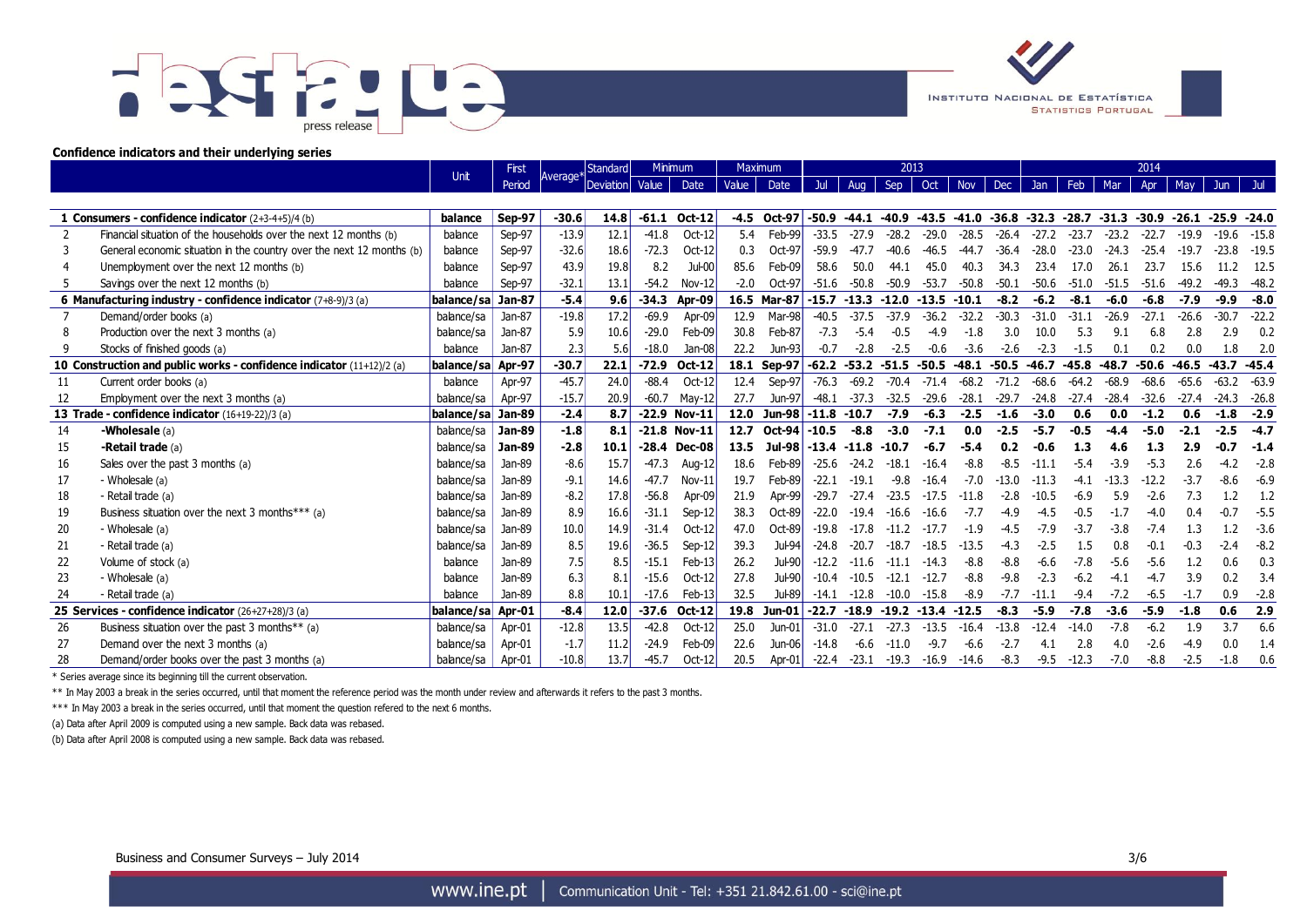



#### **Notes**

The Business and Consumer Qualitative Surveys published by Statistics Portugal are developed in the framework of the harmonized EU Business and Consumer Surveys Programme of the European Commission (EC) DG-ECFIN (Directorate-General for Economic and Financial Affairs) and are financially supported in the framework of the agreement signed between these two institutions. The questionnaires are harmonized among the European countries, as well as the respective confidence indicators' methodology. The surveys' results are sent to the EC in effective values, and, therefore, the seasonally adjusted values published by the EC are computed by this entity and presented without using three months moving averages. The seasonal adjustment method used by the EC is available on the user guide, accessible in: [http://ec.europa.eu/economy\\_finance/db\\_indicators/surveys/documents/userguide\\_en.pdf.](http://ec.europa.eu/economy_finance/db_indicators/surveys/documents/userguide_en.pdf.) 

**The text and graphics of this press release are based on three terms moving averages, for the monthly variables, and two terms, for the quarterly variables, and on original values, except the cases of the seasonally adjusted series. The seasonal adjustment uses the X12-Arima method (combination of moving averages process and auto-regressive integrated moving average models) developed in the Demetra software provided by Eurostat. This application relies on the use of probabilistic models to correct seasonal effects from the original series. Periodically, the inclusion of additional data determines the need to estimate new probabilistic models, which can lead to revisions to the previously published series. The use of moving averages smoothes out the series by removing the irregular movements, allowing the detection of the short-term trends. Since the average is not centred (the information is used to analyse the evolution of the last month) there is a small lag compared with the trend that is supposed to detect.**

**In order to compare the difference between original and moving average series, the graphical representation of the confidence indicators presents both types of series. The average of the economic climate indicator is computed from the beginning of the series to the reference month.** 

The balances of the questions are the difference between the positive and negative answers, that is Balance=%answer (+)-%answer (-). In the Consumer Survey there are questions with more than one option of positive/negative answer. In these cases, to the most positive/negative answers is given the weight 1 and to the others the weight 0.5, that is Balance=  $[%answer (++)*1+%answer (+)*0.5] -$ [%answer (--)\*1+%answer (-)\*0.5]. The percentage of answers that correspond to "equal" is not considered.

#### **ECONOMIC CLIMATE INDICATOR**

Synthetic Indicator estimated using balances of questions from the Manufacturing Industry, Trade, Construction and Public Works and Services Surveys. The method for this indicator uses the factor analysis and the estimated series (the common component) is calibrated using the GDP change rates. The questions that integrate the indicator are:

- Qualitative Manufacturing Industry survey
	- How has your production developed over the past 3 months? It has...  $1. +$  increased;  $2. =$  remained unchanged;  $3. -$  decreased.
	- Do you consider your current overall order books to be...?  $1. +$  more than sufficient (above normal);  $2. =$  sufficient (normal for the season);  $3. -$  not sufficient (below normal).
	- Do you consider your current export order books to be...? 1. + more than sufficient (above normal); 2. = sufficient (normal for the season);  $3. -$  not sufficient (below normal).
	- Do you consider your current stock of finished products to be...? 1. + too large (above normal); 2. = adequate (normal for the season);  $3. -$  too small (below normal).
	- How do you expect your production to develop over the next 3 months? It will...  $1. +$  increase;  $2. =$  remain unchanged; 3. - decrease.
- Qualitative Trade survey
	- How has (have) your business activity (sales) developed over the past 3 months? It has... (They have...) 1. + improved (increased);
		- 2. = remained unchanged; 3. deteriorated (decreased).
	- How do you expect your orders placed with suppliers to change over the next 3 months? They will...  $1. +$  increase;  $2. =$  remain unchanged; 3. - decrease.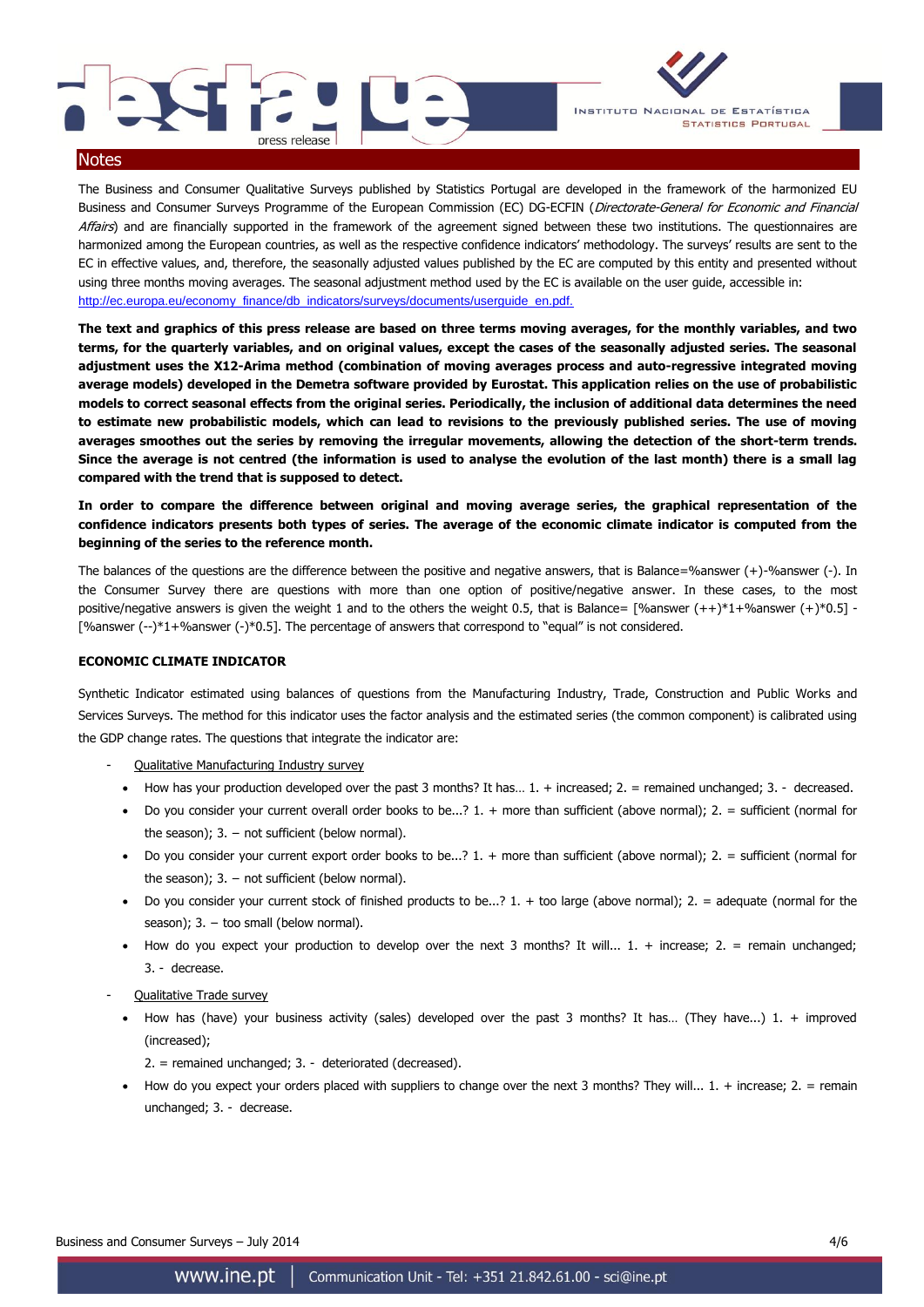



- Your business activity is currently...: 1. + more than sufficient; 2. = sufficient; 3. not sufficient.
- How do you expect your business activity (sales) to change over the next 3 months? It (They) will...  $1. +$  improve (increase); 2. = remain unchanged 3. − deteriorate (decrease).
- Qualitative Construction and Public Works survey
- How has your building activity developed over the past 3 months? It has...;  $1. +$  increased;  $2. =$  remained unchanged;  $3.$ decreased.
- Do you consider your current overall order books to be...?:  $1. +$  more than sufficient (above normal);  $2. =$  sufficient (normal for the season);  $3. -$  not sufficient (below normal).
- How do you expect your firm's total employment to change over the next 3 months? It will...;  $1. +$  increase;  $2. =$  remain unchanged; 3. - decrease.
- Qualitative Services survey
	- How has your business situation developed over the past 3 months? It has... 1. + improved; 2. = remained unchanged; 3. - deteriorated.
	- How has demand (turnover) for your company's services changed over the past 3 months? It has...  $1. +$  increased;  $2. =$ remained unchanged; 3. - decreased.
	- How do you expect the demand (turnover) for your company's services to change over the next 3 months? It will…1. + increase; 2. = remain unchanged; 3. − decrease.

## **SECTORIAL CONFIDENCE INDICATORS**

The confidence indicators (CI) are the result of the arithmetic average of balance of the following questions:

- Manufacturing Industry confidence indicator
- Do you consider your current overall order books to be...?  $1. +$  more than sufficient (above normal);  $2. =$  sufficient (normal for the season);  $3. -$  not sufficient (below normal).
- How do you expect your production to develop over the next 3 months? It will...  $1. +$  increase;  $2. =$  remain unchanged; 3. - decrease.
- [Inverted Sign] Do you consider your current stock of finished products to be...?  $1. +$  too large (above normal);  $2. =$  adequate (normal for the season);  $3. -$  too small (below normal).
- Trade confidence indicator
	- How has (have) your business activity (sales) developed over the past 3 months? It has... (They have...) 1. + improved (increased);
		- 2. = remained unchanged; 3. − deteriorated (decreased).
	- How do you expect your business activity (sales) to change over the next 3 months? It (They) will...  $1. +$  improve (increase); 2. = remain unchanged 3. − deteriorate (decrease).
	- [Inverted Sign] Do you consider the volume of stock you currently hold to be...? 1. + too large (above normal); 2. = adequate (normal for the season):  $3. -$  too small (below normal).
	- Construction and Public Works confidence indicator
	- Do you consider your current overall order books to be…?: 1. + more than sufficient (above normal); 2. = sufficient (normal for the season);  $3. -$  not sufficient (below normal).
	- How do you expect your firm's total employment to change over the next 3 months? It will...;  $1. +$  increase;  $2. =$  remain unchanged; 3. - decrease.